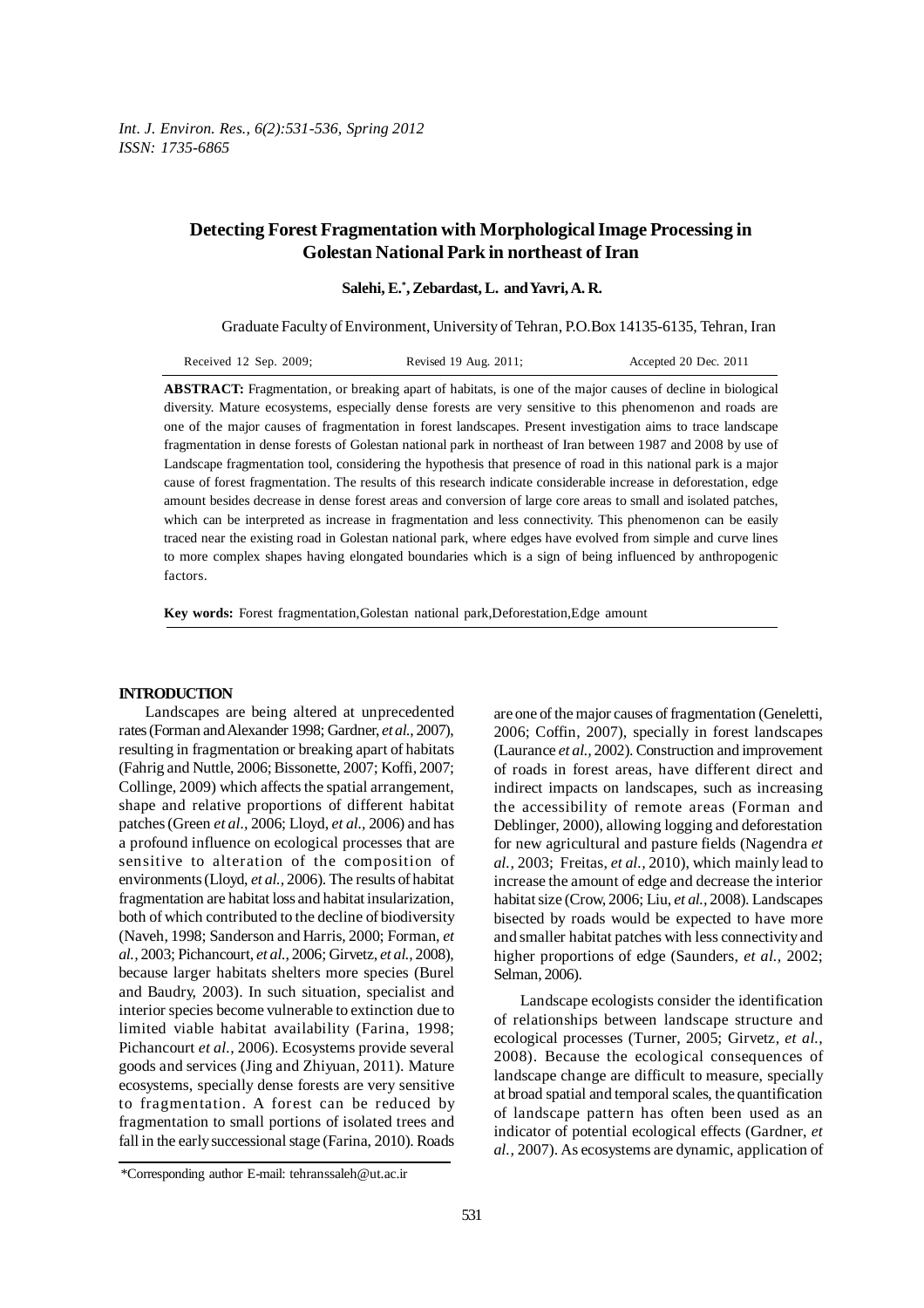remote sensing data and progress in landscape analysis techniques and tools provide the capability of tracking this dynamism and changes (Nagendra, *et al.,* 2004).

Although many researches have focused on fragmentation (i.e.: Lugo and Gucinski, 2000; Southworth, *et al.,* 2004; Delgado, *et al.,* 2007; Laurance, 2008; Giulio, *et al.,* 2009; Freitas, *et al.,* 2010), temporal dynamics have not been widely addressed explicitly in fragmentation may be because the concept of fragmentation has most often been conceived in a very limited spatial sense (Bissonette, 2007). This analysis aims to trace the trends of landscape fragmentation in a temporal scale of 21 years. Landscape fragmentation tool is used to quantify and locate forest fragmentation in Golestan national park in northeast of Iran between 1987 and 2008 by use of satellite imagery of the area considering the hypothesis that the existing road in this national park which is being reconstructed recently has a major role in causing fragmentation in dense forest land covers.

#### **MATERIALS & METHODS**

Golestan national park is the first national park in Iran, which is located in north east of the country between Golestan, Khorasan and Semnan provinces (Majnoonian, *et al.,* 1999). It ranges from 37° 16' 43"N to 37° 31' 35"N and 55° 43' 25"E to 56° 17' 48"E, with the area of more than 91000 hectares and perimeter of 147

kilometers. Golestan national park is a mountainous area with the average altitude of 1378 meter above the sea. The variety in landform and microclimate are major factors causing high biodiversity and suitable habitat for different types of plants and animals species, making this area worth protecting as a national park. Dense forests that cover the western part of Golestan national park are precious relique Hyrcanian deciduous forests which prepare habitat for many species, some of which are considered endangered (such as *Panthera pardus saxicolor* (EN), *Rhinolophus hipposideros* (VuA2c), *Capra aegarus aegagrus* (VuA2cde), *Ovis orientalis arkal* (VuA2cde)).

Unfortunately, operation and reparation of an existing road in the area, which has been destroyed by flash floods, are major threats to the biodiversity of this national park. Location of the study area is illustrated in Fig. 1.Landscape fragmentation tool is used to map the types of fragmentation present in a land cover type of interest (i.e. dense forest). Fragmentation type is determined by proximity to fragmenting features such as road. The Landscape Fragmentation Tool v2 is based on a study by Vogt et al. (2007). This tool works on ArcGIS 9.3 and requires raster land cover data that should be reclassified to forest and non- forest covers (Parent, 2009).

The result of applying this tool is defining different parameters of fragmentation as core, patch, perforated



**Fig. 1. Location of the study area**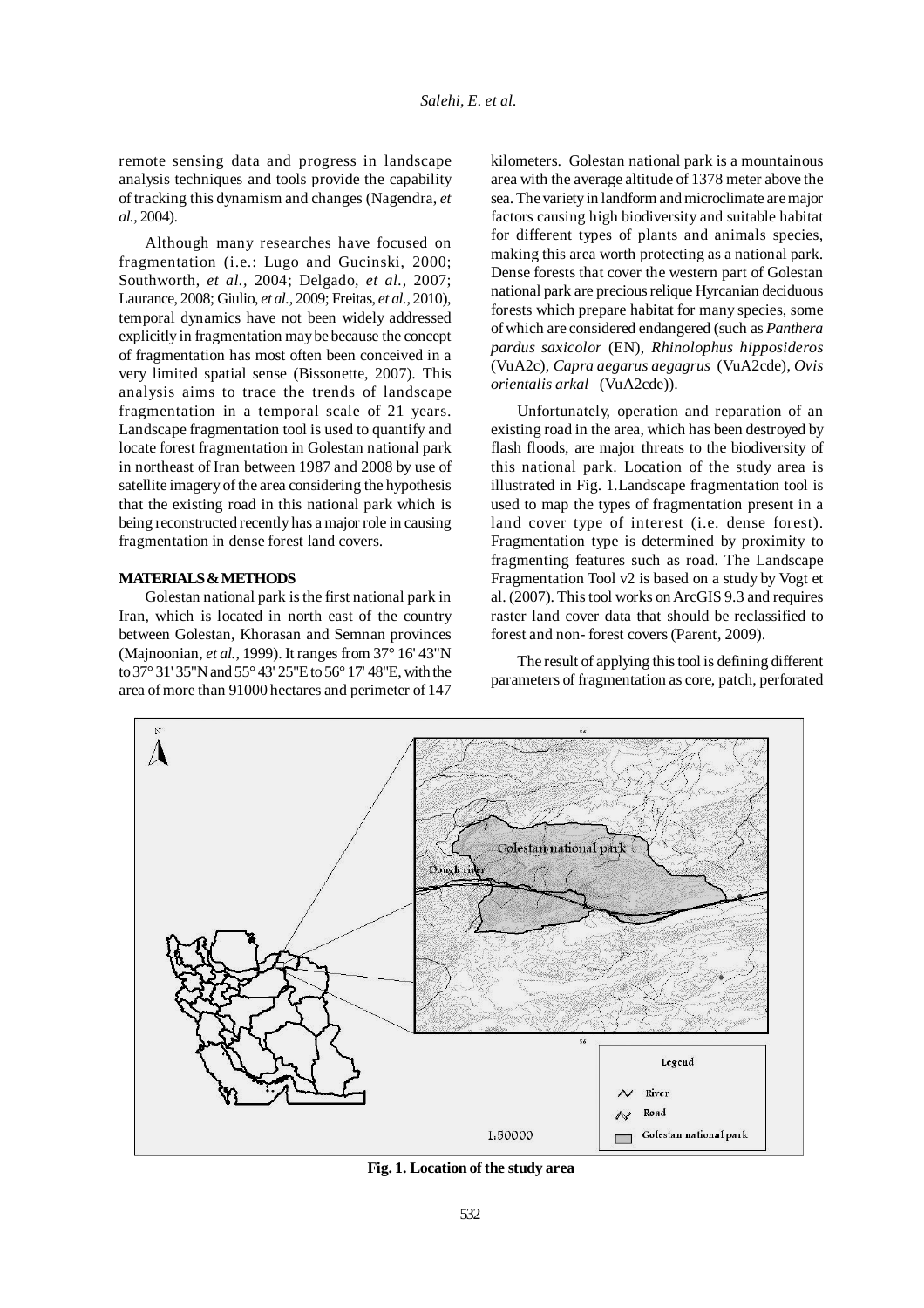and edge areas. As far as fragmentation is associated with increase in edge and perforated areas, along with decrease in core areas (Zeng and Wu, 2005), comparing this parameters for different time series, can provide insight about fragmentation progress in a given area. Four classes of forest pattern can be distinguished in this method. 'Core forest' is relatively far from the forest–non-forest boundary and 'patch forest' comprises coherent forest regions that are too small to contain core forest. 'Perforated forest' defines the boundaries between core forest and relatively small perforations, and 'edge forest' includes interior boundaries with relatively large perforations as well as the exterior boundaries of core forest regions (Vogt, *et al.,* 2007).

In order to prepare necessary data for fragmentation analysis, land cover maps for Golestan national park were developed based on TM and IRS images acquired in 1987 and 2008. Because the resolutions of the images were different, the IRS image pixel size was resampled to that of TM image (30 meters). The images were rectified and georeferenced using the road map of the area. False color composition of RGB= 4, 3, 2 was used for on-screen digitizing of the images. Distinguished land cover types were dense forests, range woodlands, ranges, destroyed forest shrub lands, farms, built areas, river and road. Two land cover maps were reclassified to forest and non-forest covers. The four classes of forest pattern were derived by landscape fragmentation tool and the changes of these spatial patterns were compared in the two time series maps.

#### **RESULTS & DISCUSSION**

Changes in different classes of forest pattern of the study area in 1987 and 2008 are illustrated in Fig. 2 and 3, and their subsequent areas are compared in Table 1. As it is illustrated in this table, total area of dens forests declines -9.56 percent in period of investigation. The area of core forests which are intact forests that can form an interior habitat shows -12.23

percent decrease, whereas core forests with area less than 250 acres increase by rate of 8.29 percent. Also patches (forest covers with the area less than 250 acres) appear in the landscape. Perforated forest or the boundaries between core forest and relatively small perforations decreases over 55 percent, while edge forest which is interior boundaries with relatively large perforations as well as the exterior boundaries of core forest regions shows 17.55 percent increase. Cores between 250 and 500 acres could not be found in land cover maps of the two time series of investigation.

The results of this analysis show growth in fragmentation indications in the study area which can be summarized as increase in deforestation, edge amount and decrease in large forest areas. The result of this trend has changed large core forests to small and isolated patches, which means less connectivity in this national park, which makes flows of matter, energy and organisms difficult. As a result of this trend, meta-populations of vulnerable species have less chance to move between and colonize interior habitat patches and efficiently relate to one and other.

As it is shown in Fig. 3, one main axis of deforestation and increase in edge amount is along the road, so it can be concluded that the existing road in Golestan national park, is one of the factors causing fragmentation in its dense forest covers. Also edges have evolved from simple and curve lines to more complex elongated boundaries which, according to Forman (1995), is a sign of being shaped by anthropogenic factors. This change can be seen in Fig. 4 which illustrates the same segment of road crossing dense forests of Golestan national park in 1987 and 2007. It can be seen that in addition to conversion of forest area to non- forest areas, the amount and complexity of edges have increase in time of investigation. Also some of the perforated areas have joint and made a bigger fragmentation, which is the reason why perforated areas have decreased during the period of investigation.

| Classes of forest pattern   | Amount in 1987 | Amount in 2008 | change   | Percent of change        |
|-----------------------------|----------------|----------------|----------|--------------------------|
| Total Area (acres)          | 104169         | 94208          | -9961    | $-9.56$                  |
| Patch                       | ۰              | 3177           | 3177     | $\overline{\phantom{a}}$ |
| Edge                        | 71146          | 83633          | 12487    | 17.55                    |
| Perforated                  | 15008          | 6659           | $-8349$  | $-55.63$                 |
| $\text{Core}$ 2.50 acres    | 639            | 692            | 53       | 8.29                     |
| $250 <$ C ore $< 500$ acres | 0              | $\Omega$       | $\Omega$ |                          |
| $Core > 500$ acres          | 381547         | 334900         | $-46647$ | $-12.23$                 |

**Table 1. Changes in different classes of forest pattern of the study area in 1987 and 2008**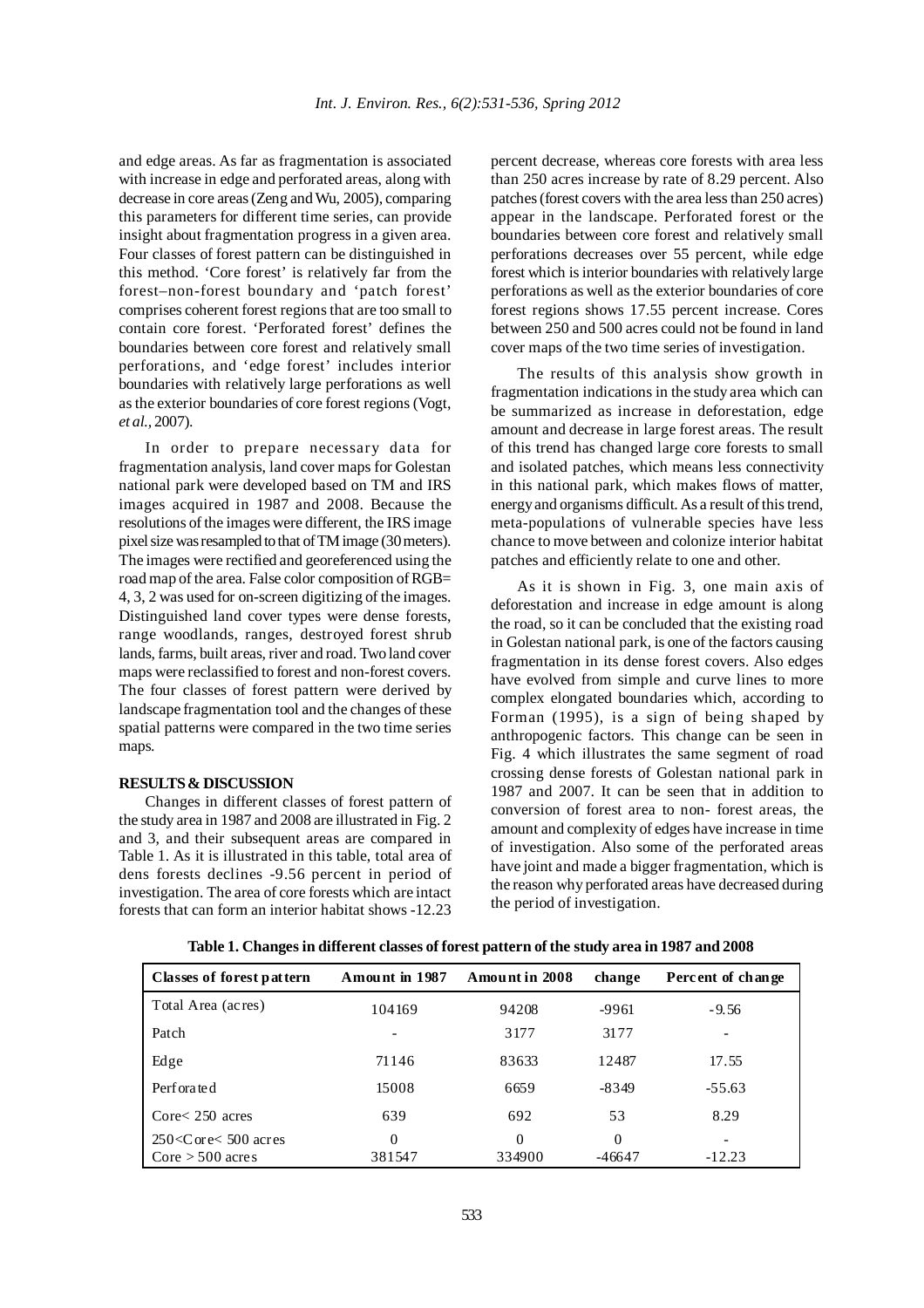

**Fig. 2. Forest spatial pattern classes in 1987**



**Fig. 3. Forest spatial pattern classes in 2008**

## **CONCLUSION**

Assessing trends of landscape fragmentation can be very helpful in monitoring systems of sustainable landscape management, (Jaeger, *et al.,* 2008) especially in protected areas. Landscape fragmentation tool is a powerful approach that can both quantify and locate fragmented areas in landscapes, specially in forests. When a landscape becomes more fragmented, amount of edge and number of smaller patches increase, whereas core area of lager patches decreases. All these indications are traceable in Golestan national park in the period of investigation, in an alarming rate. This information can help managers of the park to prepare a mitigation plan to

preserve dense forests and lowering the rate of further destruction.

Fragmentation plays an essential role in the survival of populations (Burel and Baudry, 2003) by changing physical and biotic flows through and along patch boundaries (Lavers and Haines-Young, 1993) and it has been identified as one of the possible causes of the regime shift in the ecosystems (Jiang and Shi, 2010). Therefore maintaining large patches in protected landscapes are important for biodiversity conservation (Weins, *et al.,* 2004). Also maintaining connectivity between fragments is very important for preserving meta-populations, by keeping a rate of migration or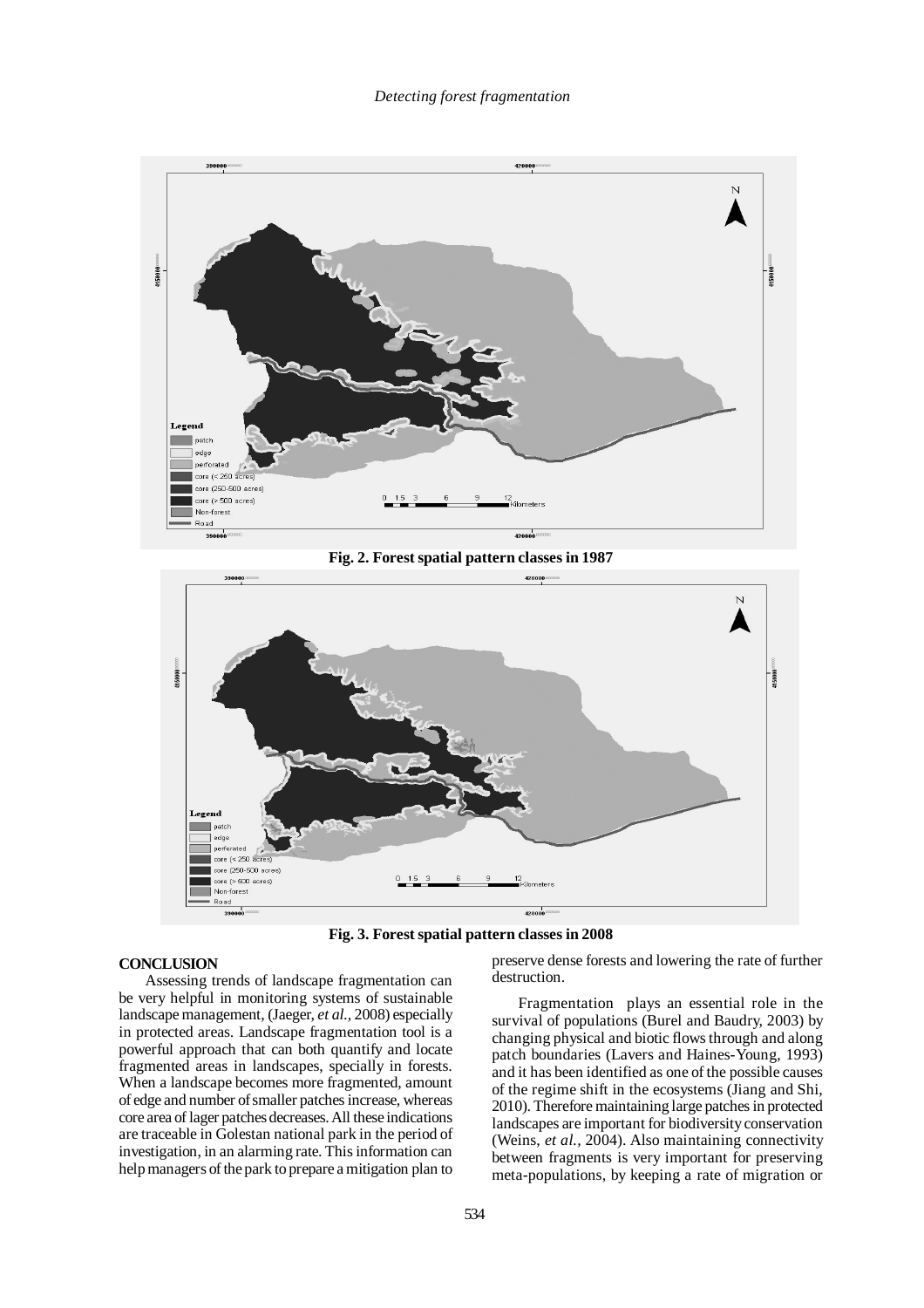

0024 08 12 16

**Fig. 4. increasing fragmentation in a segment of road crossing dense forests of Golestan national park**

gene flow to or from a local population or a habitat patch in the patch network (Hanski, 2010). Therefore, habitat patches must be both large enough to support viable populations and connected enough to allow a sufficient movement of individuals, thus preventing genetic and demographic erosion (Collinge, 2009). Another important matter that should be included in Golestan national park's management plan is preserving existing dense forest patches and connecting them by proper passages for animal dispersal specially by making the existing road permeable in certain places. Also it is important to note that habitat loss and fragmentation can interact synergistically with other (unknown) factors to produce harmful effects on species and ecosystems (Collinge, 2009). The effects of road construction and maintenance on forest fragmentation cannot be separated from other natural and anthropogenic disturbances in the area such as fire, flash flood and illegal wood harvest. Therefore it can be summarized that the overall anthropogenic and natural disturbances in Golestan national park, has lead to a considerable structural changes in dense forest, which is more noticeable in the roadside area.

Dense forest is a mature ecosystem on its climax. In this stage of succession, ecosystem is more stable, but once it breaks, it would be almost impossible to go back to the previous successional stage. Therefore the present trend of fragmentation in Golestan national park is definitely a sign of instability in ecosystem.

#### **REFERENCES**

Bissonette, J. A. (2007). Resource Acquisition and Animal Response in Dynamic Landscapes Keeping the Books. (In Bissonette, J. A., Storch, I., (Eds), Temporal Dimensions of Landscape Ecology, New York: Springer, pp. 13-29.

Burel, F. and Baudry, J. (2003). Landscape Ecology: Concepts, Methods and Applications. Science Publishers, USA.

Coffin, A. W. (2007). From Road kill to Road Ecology: A Review of the Ecological Effects of Roads. Journal of Transport Geography, **15**, 396- 406.

Collinge, S. K. (2009). Ecology of Fragmented Landscapes. The Johns Hopkins University, Baltimore.

Crow, R. T. (2006). Moving to the Big Picture: Applying Knowledge from Landscape Ecology to Managing U.S. National Forests. (In Perera, A. H., Buse, L. J., Crow, R. T., (Eds.), Forest Landscape Ecology Transferring Knowledge to Practice. Springer, New York, pp. 157-180.

Delgado, J. D., Arroyo, N. L., Ar´evalo, J. R. and Palacios, J. M. F. (2007). Edge effects of roads on temperature, light, canopy cover, and canopy height in laurel and pine forests (Tenerife, Canary Islands). Landscape and Urban Planning, **81**, 328–340.

Fahrig, L. and Nuttle, W. K. (2006). Population Ecology in Spatially Heterogeneous Environments. (In Lovett, G. M., Turner, M. G., Jones, C. G., Weathers, K. C., (Eds.), Ecosystem Function in Heterogeneous Landscapes. Springer, New York, pp. 95-118.

Farina, A. (1998). Principles and Methods in Landscape Ecology. Chapman and Hall, London.

Farina, A. (2010). Ecology, Cognition and Landscape: Linking Natural and Social Systems. Springer, New York.

Freitas, S. R., Todd, J., Hawbaker, T. J. and Metzger, J. P. (2010). Effects of roads, topography, and land use on forest cover dynamics in the Brazilian Atlantic Forest. Forest Ecology and Management, **259**, 410–417.

Forman, R. T. T. (1995). Land Mosaic. The Ecology of Landscapes and Regions. Cambridge University Press, Cambridge.

Forman, R. T. T. and Alexander, L. E. (1998). Roads and their major ecological effects. Annual Review of Ecology and Systematics, **29**, 207–31.

Forman, R. T. T. and Deblinger, R. D. (2000). The ecological road- effect- zone of a Massachusetts (USA) suburban highway. Conservation Biology, **14**, 36-46.

Forman, R. T. T. , Sperling, D., Bissonette, J. A., Clevenger, A. P., Cutshall, C. D., Dale, V. H., Fahrig, L., France, R., Goldman, C. R., Heanue, K., Jones, J. A., Swanson, F. J., Turrentine, T. and Winter, T. C. (2003). Road Ecology: Science and Solutions. Island Press, Washington.